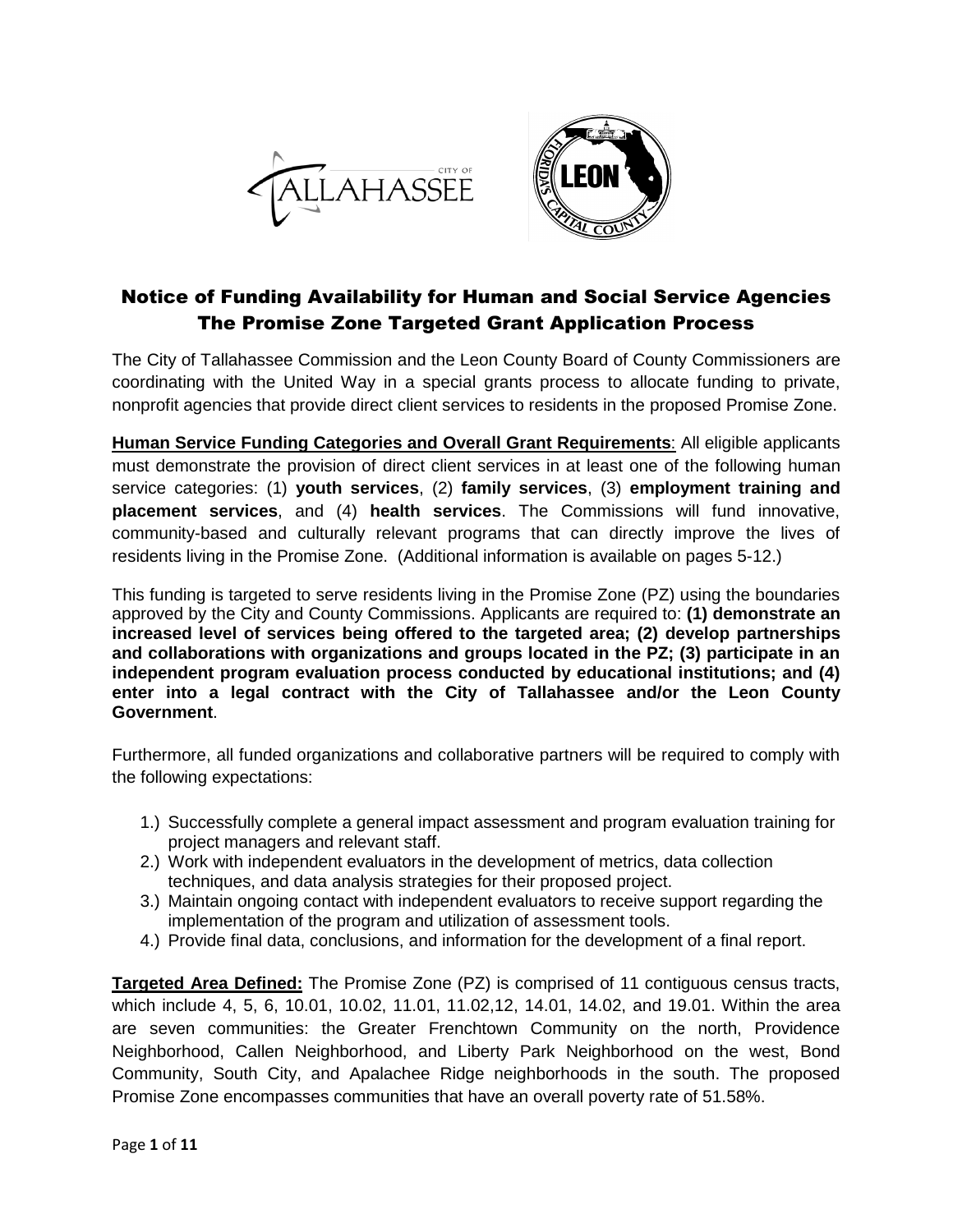**Specific Eligibility Requirements:** The agency applying for funding must meet the following CHSP, state and federal eligibility requirements:

- 1. The agency is a nonprofit corporation, incorporated in Florida or authorized by the **Florida Department of State** to transact business in Florida.
- 2. The agency has **bylaws** adopted by its board of directors.
- 3. The agency has obtained **501(c) (3) status** from the United States Department of Treasury.
- 4. The agency is authorized by the **Florida Department of Agriculture and Consumer Services** to solicit funds in Florida.
- 5. The agency has a governing **board of directors** that consists of at least five members, including a board president, treasurer and secretary. The board structure provides appropriate oversight and ensures that internal fiscal control standards are met.
- 6. The agency has obtained a sales tax exemption registration from the **Florida Department of Revenue**, pursuant to Section 212.08.
- 7. The agency has a **Fiscal Management Policy** that meets acceptable accounting standards.
- 8. The agency has a **Check Signing Policy** that requires two or more signatures based on certain fiscal thresholds approved by the board of directors. Furthermore, the policy specifies that no agency staff, including the executive director, can sign a check written to him/her or written for cash. The policy also includes specifications and internal safeguards (direct board oversight) regarding making withdrawals from the agency's account.
- 9. If required by the funding source, the agency has its books and records audited on an annual basis by an independent certified public accountant who has no affiliation with the agency and whose examination is made in accordance with generally accepted auditing standards. The **audit** report must include a management letter; financial statements showing all of the agency's income, disbursements, assets, liabilities, endowment, other funds, and reserves and surpluses during the period under study and be consolidated with the statements of any affiliated foundations or trusts.
- 10. **If the** audit **contains a** schedule of findings**, a corrective action plan was included with the audit.**
- 11. **The agency** has **a current IRS Form** 990, 990**EZ that was submitted to the IRS**.
- 12. The agency has an **administrative cost of 25%** or less as evidenced by the IRS Form 990 AR.
- 13. The agency has a **Nondiscrimination and Equal Opportunity Policy**.
- 14. The agency has a **Records Retention** Policy.
- 15. The agency has a **Conflict of Interest** Policy.
- 16. The agency must provide **direct client services**.
- 17. The agency has a local office located within the Tallahassee/Leon County area.
- 18. The agency has proof of **liability insurance coverage**.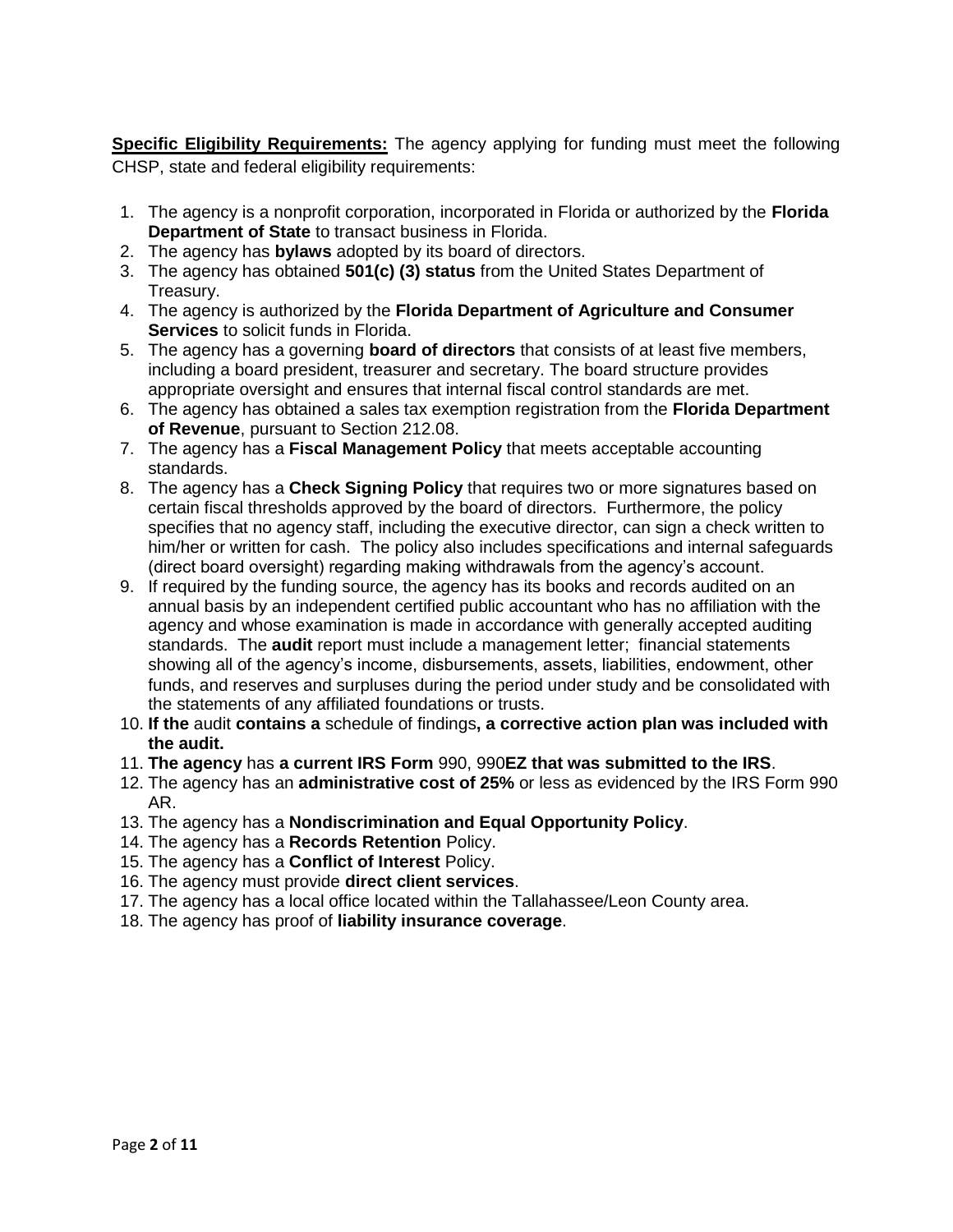# **PLEASE CAREFULLY REVIEW THE GRANT SUBMISSION REQUIREMENTS NOTED BELOW:**

- All **agencies must meet the minimum legal and CHSP eligibility requirements**.
- □ The **Promise Zone Targeted Grant Application is available on the CHSP Portal at [https://www.chspportal.org.](https://www.chspportal.org/) On the website please click the icon entitled, Partner Agencies.** Please download the application and save to your computer's hard-drive. The application is in Microsoft Word.
- $\Box$  Use the exact forms provided in the grant application; you are not allowed to modify any forms**.**
- □ Submit one hard copy of the **grant application.**
- □ Submit one complete application along with the legal documents on a Jump-Drive with  **a minimum of 4GB.**
- **The required legal documents that must be submitted along with the grant application are as follows:**
	- 1. Agency's current **by-laws**
	- 2. Registration letter with the **U. S. Department of Treasury, Section 501 (c) (3)**, Internal Revenue Service Code, for exempt status
	- 3. **Current IRS Form 990** or 990EZ
	- 4. **Current audit**, along with management letter and corrective action plan, if applicable
	- 5. Registration letter with the **Florida Department of Agriculture and Consumer Services**
	- 6. Registration letter with the **Florida Department of State, Division of Corporations**
	- 5. Registration letter with the **Florida Department of Revenue,** F.S. **State Sales Tax Exemption**
	- 6. Certificate of **liability insurance**
	- 7. S**tatement of non-discrimination and equal opportunity policy** for employees, volunteers and clients
	- 8. **Fiscal Management Policy**, including a dual check signing policy/procedure (**The procedure must include the Check Signing Policy language noted in the Specific Eligibility Requirements, page two.)**
	- 9. **Records Retention Policy**
	- 10. **Conflict of Interest policy**
	- 11. **Local, state or federal licensures**, if required

# **INSTRUCTIONS ON HOW TO PREPARE THE JUMP-DRIVE ARE AS FOLLOWS:**

- Utilize one Jump-Drive with a *minimum of 4GB.*
- Ensure that all documents are collated.
- Save all documents as **PDF file(s)**.
- **Develop two files** to store the information.
- **List the first file** as "**Agency Name and The Promise Zone Targeted Grant Application.**"
- **List the second file** as **"Agency Name and Legal Docs"** and save all required legal documents to this file.
- **Submit** your **Jump-Drive in a sealed envelope**, and **list the agency's name on the envelope**.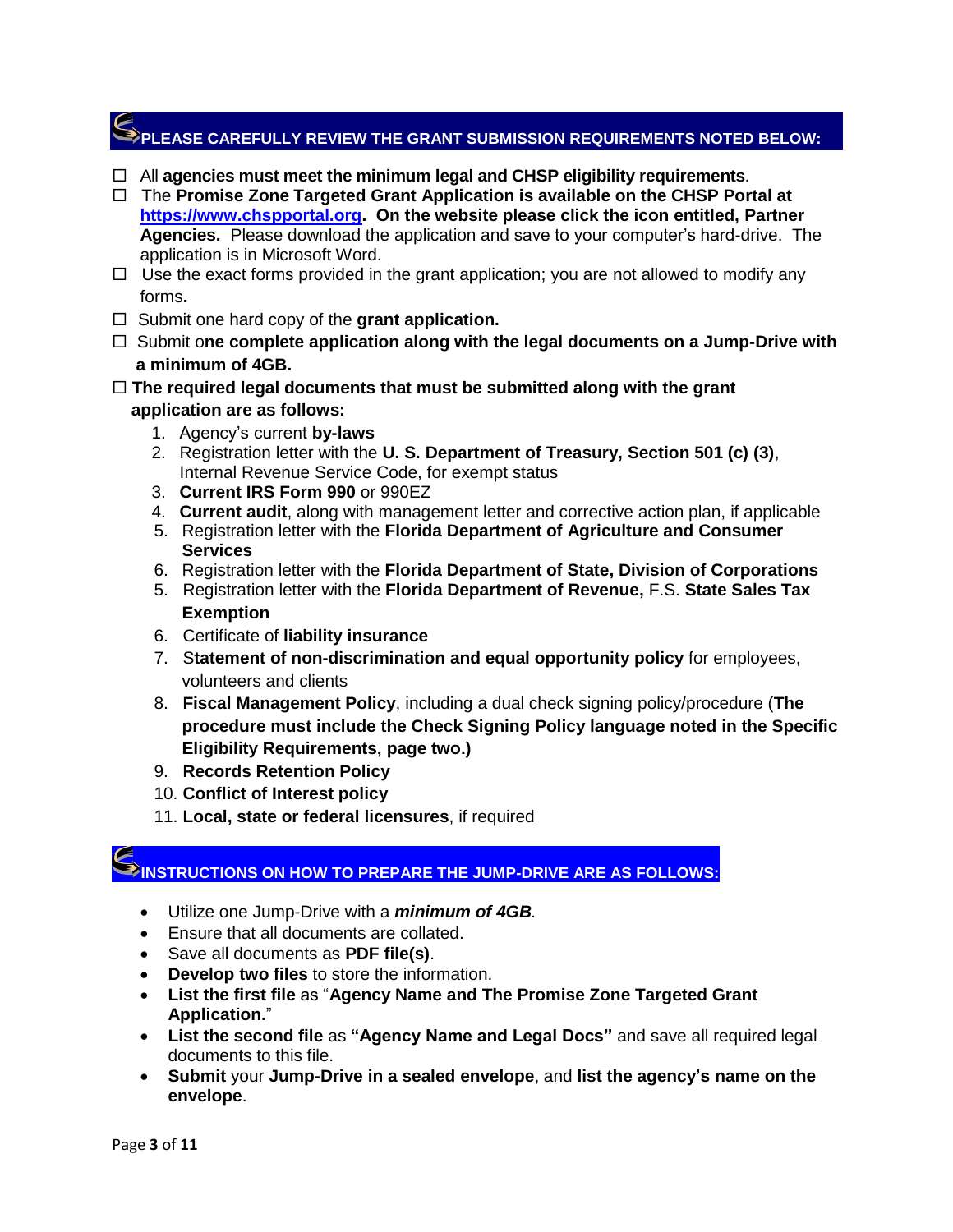

**Anita Morrell, Human Services Analyst**  (Direct: line: 891-6561 or switchboard: 891-6500) The City of Tallahassee Department of Economic & Community Development 435 North Macomb Street, the Renaissance Building  $(3<sup>rd</sup>$  floor) Tallahassee, Florida 32301 (Located in the historic Frenchtown Community)

**(Please note, the Renaissance building closes precisely at 5:00 PM., and applications will not be accepted after the due date and time.)**

*For technical assistance, City and County staff can be reached at the following contact numbers and emails:*



**Pat Holliday**, City of Tallahassee Direct line: 891- 6524 or [patricia.holliday@talgov.com](file://///city/fileserver/Dncs/FNC/Human%20Services/2014-15%20CHSP/patricia.holliday@talgov.com) **Anita Morrell**: 891- 6561 [anita.morrell@talgov.com](file://///city/fileserver/Dncs/FNC/Human%20Services/2014-15%20CHSP/anita.morrell@talgov.com) Switchboard: 891- 6500 Fax Number: 891- 6592

**Pam Tisdale**, Leon County Switchboard: 606-1900 Fax Number: 606-1943 [tisdalep@leoncountyfl.gov](mailto:tisdalep@leoncountyfl.gov)

**Special Instructions: please note that the next sections (pages 5 through 12 & the Promise Zone map) discusses the collaboration expectations, the four human service categories, and the overall demographic data pertaining to the entire Promise Zone.**

 $\mathcal{L}(\mathcal{C})$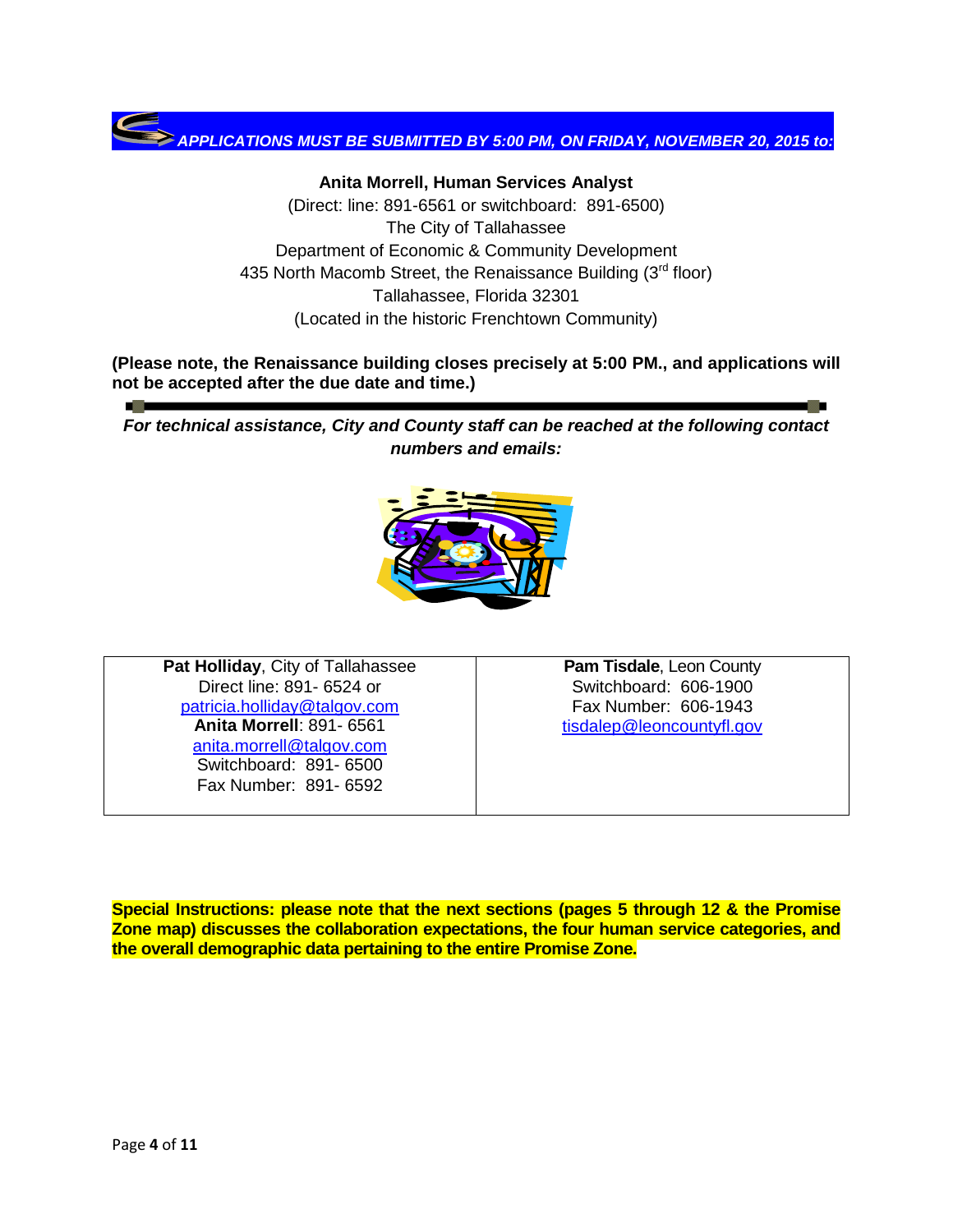# The "Promise Zone" Targeted Grant Process Request for Proposals

# **APPLICATION OVERVIEW**

**Collaboration, an overriding principle**: Programs that integrate comprehensive, collaborative strategies in its program design will receive preferential consideration. When we target the community for change, our efforts are directed at causing that change. We may accomplish this through a number of methods which include: creating new services, improving the delivery of existing services, or implementing innovative intervention strategies, drawing upon the resources of the community. In summary, collaboration is based on the premise that groups of agencies (and collective resources) working together enhance each other's chances of being successful at having an immediate, intermediate and long-term impact in any given community.

#### *Some of the benefits that can be actualized through collaboration are as follows:*

- Service capacity is improved when you have groups with different views, resources and skills applying their intelligence and strength to solve complex socio-economic problems.
- Increasing human service coordination, collaboration, and service integration can improve the quality and availability of social services for high-risk communities.
- Social service systems are able to meet the needs of clients and communities in a more efficient, comprehensive fashion.
- By networking, coordinating, and cooperating organizations working together can accomplish goals they couldn't reach working in isolation.
- Groups of people can work together to accomplish amazing tasks. They can figure out ways to garner the necessary skills, funds and time to solve community problems and improve the delivery of human services.
- Collaboration can improve individual or caseload outcomes, or expand service availability to particular categories of clients, compared to the performance of providers acting in an uncoordinated fashion.
- As we work together, we are not only accomplishing our goals, such as making health care more accessible or creating more jobs; we are also learning how to bring the local decision-making process into the hands of community members, thereby, promoting a sense of ownership and personal responsibility.
- Complex and intertwined problems require cooperation throughout a community in order to make positive changes. No one organization or even one sector can make significant movement without the help and cooperation of the other sectors.
- It requires that all parties give priority to the broader common good of the larger community.

# *Organizations submitting an application for funding consideration must address at least one of the four human service funding categories:*

#### **1) Youth Services**

Youth development applies to a set of principles or approaches emphasizing active support for the growing capacity of young people by individuals, organizations, and especially at the community level. It refers to intentional efforts of others, including adults, communities, government agencies and schools to provide opportunities for youth to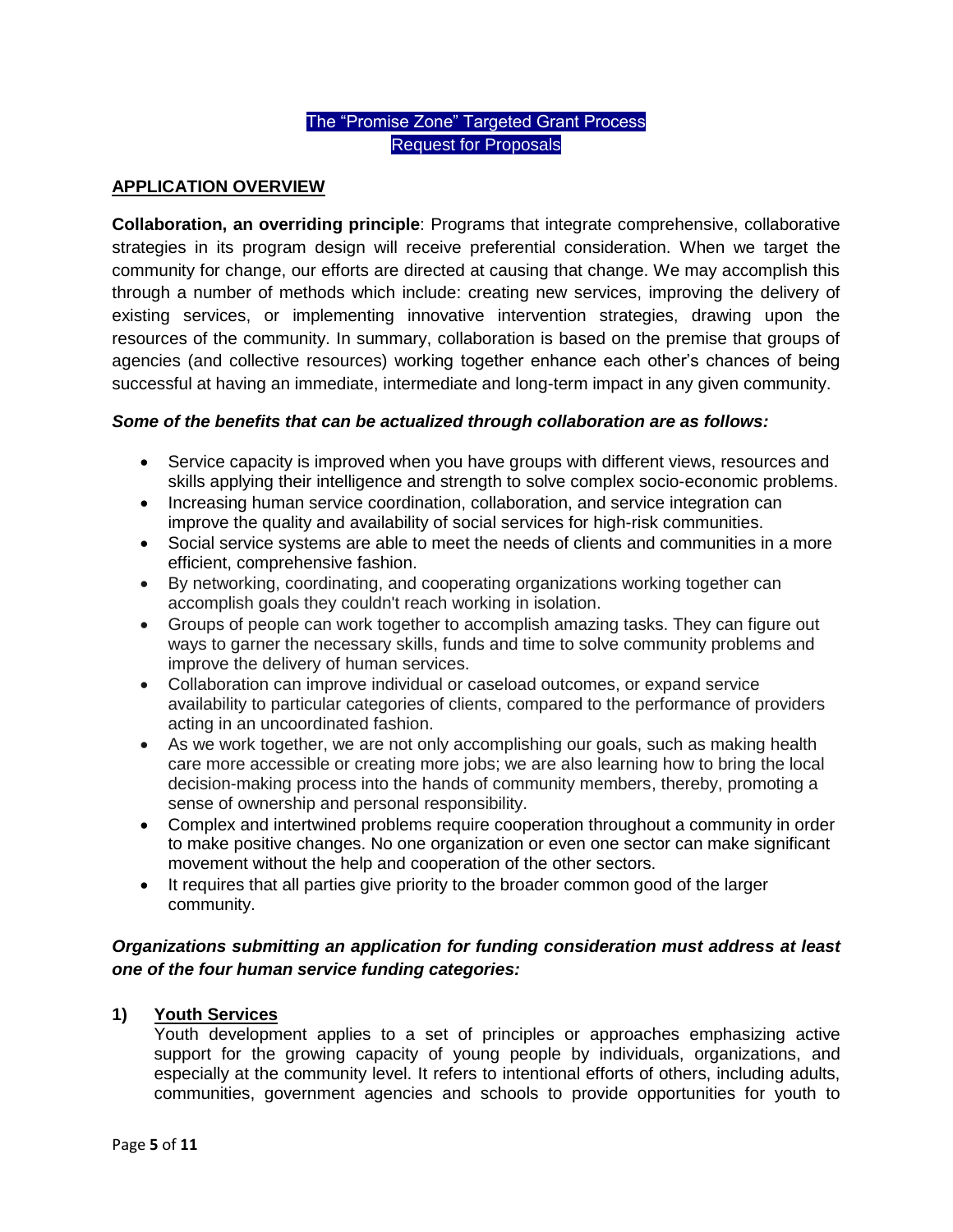enhance their interests, skills and abilities. This approach is rooted in a commitment to enabling all young people to thrive. It requires making communities more conducive to developing youth to their fullest potential.

Youth who live in deteriorating neighborhoods characterized by extreme poverty, poor living conditions, violence and high unemployment are more likely to develop problems with depression, alcohol and other drug use, delinquency, gang involvement, teen pregnancy and dropping out of school. Many such youth have witnessed violence and may be affected by Post Traumatic Stress Disorder. Beginning in elementary school, academic failure increases the risk of negative life outcomes. Young people who have lost commitment to school are at a higher risk of failure.

Early research in resiliency helped highlight that the presence of caring adult relationships, decision-making skills and other supportive interventions in a young person's life can offset the occurrence of negative outcomes even among youth considered to be at high risk. Youth serving programs need ways in which to measure the impact of their programs in order to provide quality services that meet the needs of youth.

#### *Below are examples of the types of services and outcomes* **that specifically address the needs of the target population in the Promise Zone:**

- a. Youth perform at or above grade level.
- b. Youth successfully pass the Department of Education's educational requirements.
- c. Youth are promoted to the next grade level.
- d. Youth graduate from high school.
- e. Youth enroll in postsecondary education.
- f. Youth complete some type of postsecondary credential.
- g. Youth develop employability skills.
- h. Youth are employed and develop life management skills.
- i. Youth avoid involvement in the juvenile delinquency or criminal system.
- j. Youth are diverted from gang involvement.
- k. Youth prevent, manage and resolve interpersonal conflicts in constructive ways.
- l. Youth develop critical thinking and decision-making skills.
- m. Youth use refusal skills and avoid risky behaviors such as drug use or early sexual involvement.
- n. Youth develop self-protective skills (i.e., how to thrive in an at-risk environment).
- o. Youth avoid teenage pregnancy.
- p. Youth develop coping skills and a strong sense of self.

#### **2) Family Services**

The term family support services means community-based services provided for the safety and well-being of children and families. The advantages of family support services include: a) it helps to increase the strength and stability of the family; b) it helps to increase parent's confidence and competence in their parenting abilities; c) it helps to afford children a safe, stable, and supportive family environment; and d) it strengthens the overall community environment.

Furthermore, family supportive services include the following principles: 1) they are family driven; 2) services are comprehensive, flexible, and individualized to each family based on their culture, needs, values and preferences; 3) they build on strengths to increase the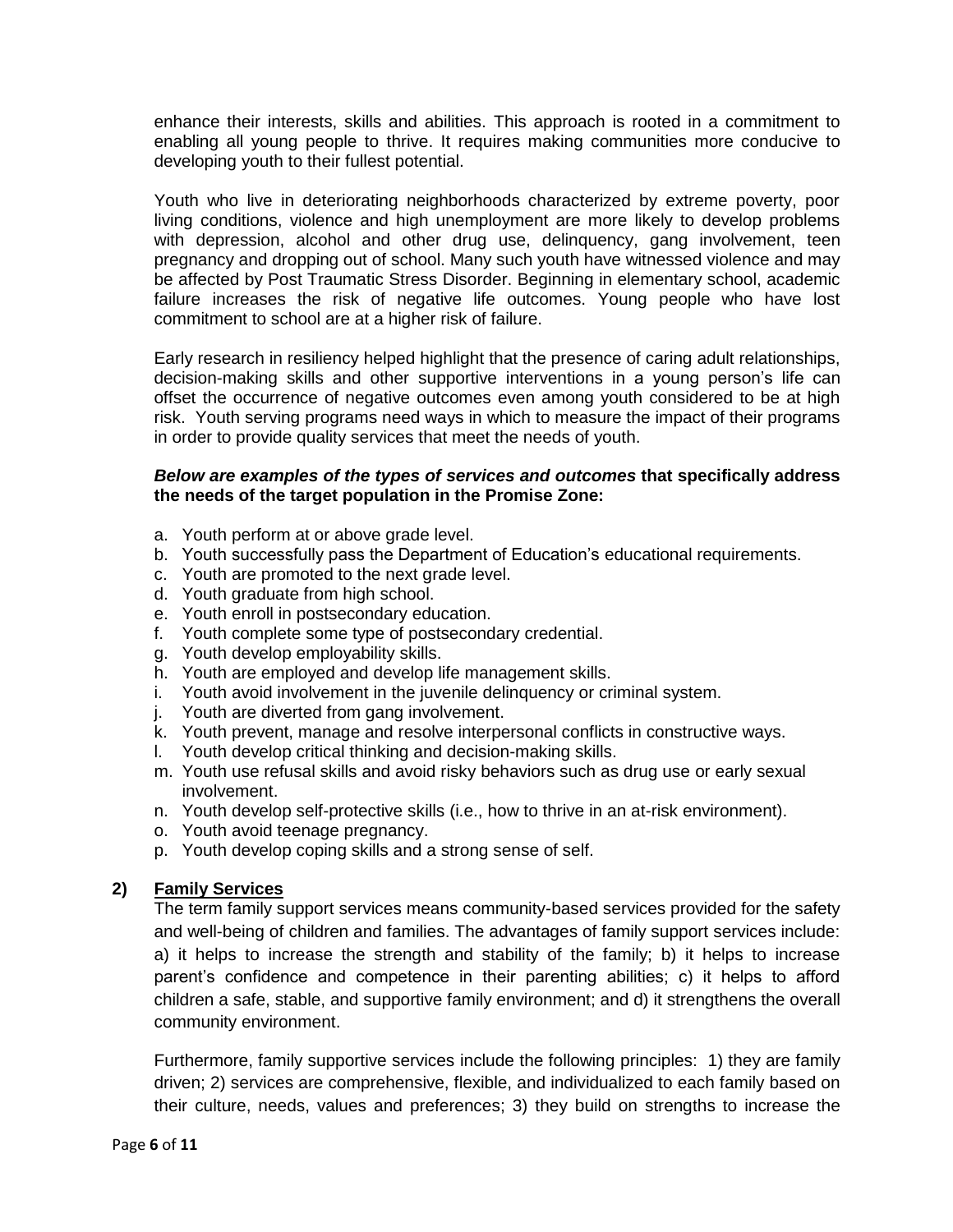stability of family members and the family unit; and 4) they utilize informal and formal family supports to address the needs of the family.

United States has a higher poverty rate than many other advanced countries, and many Americans reach adulthood without the tools they need to succeed in the workforce. The most common measure of poverty in the U.S. is the *poverty threshold* set by the U.S. Government. This measure recognizes poverty as a lack of those goods and services commonly taken for granted by members of mainstream society. Various programs and policies, especially in areas such as job training and education, could be reformed and strengthened. Poverty reduction is a term that describes the promotion of various measures, both economic and humanitarian, that will permanently lift people out of poverty. Making employment opportunities available is just as important as increasing income and access to basic needs. It is also important to recognize that some individuals may need ongoing support due to experiencing chronic poverty; this is particularly true for the elderly and special needs populations who often rely on fixed incomes.

# *Below are examples of the types of services and outcomes that* **specifically address the needs of the target population in the Promise Zone:**

- a. Provide housing assistance that enables families to move to areas with high levels of upward mobility; this strategy improves the opportunity for college enrollment, adult earnings, and marriage rates, etc.
- b. Provide supportive services that strengthen families and promote selfsufficiency.
- c. Develop job opportunities that allow families to increase their earnings to livable wages.
- d. Provide emergency, cash assistance to help families obtain or remain in stable, long-term housing.
- e. Provide consistent, supplemental food support to reduce the cost of living for families. This measure reduces the challenges that low-income households face regarding *food insecurity* (e.g., having to decide how to use limited income in reference to making choices about paying for food, medicine, utilities or housing).
- f. Increase the number of children who benefit from early childhood education programs, ensuring that the children meet appropriate developmental milestones. These programs increase the individual's long-term, positive outcomes such as higher earnings and educational attainment. Moreover, such supportive services assist families in obtaining and sustaining employment.
- g. Enhance health, growth and development of children and adults in the family unit.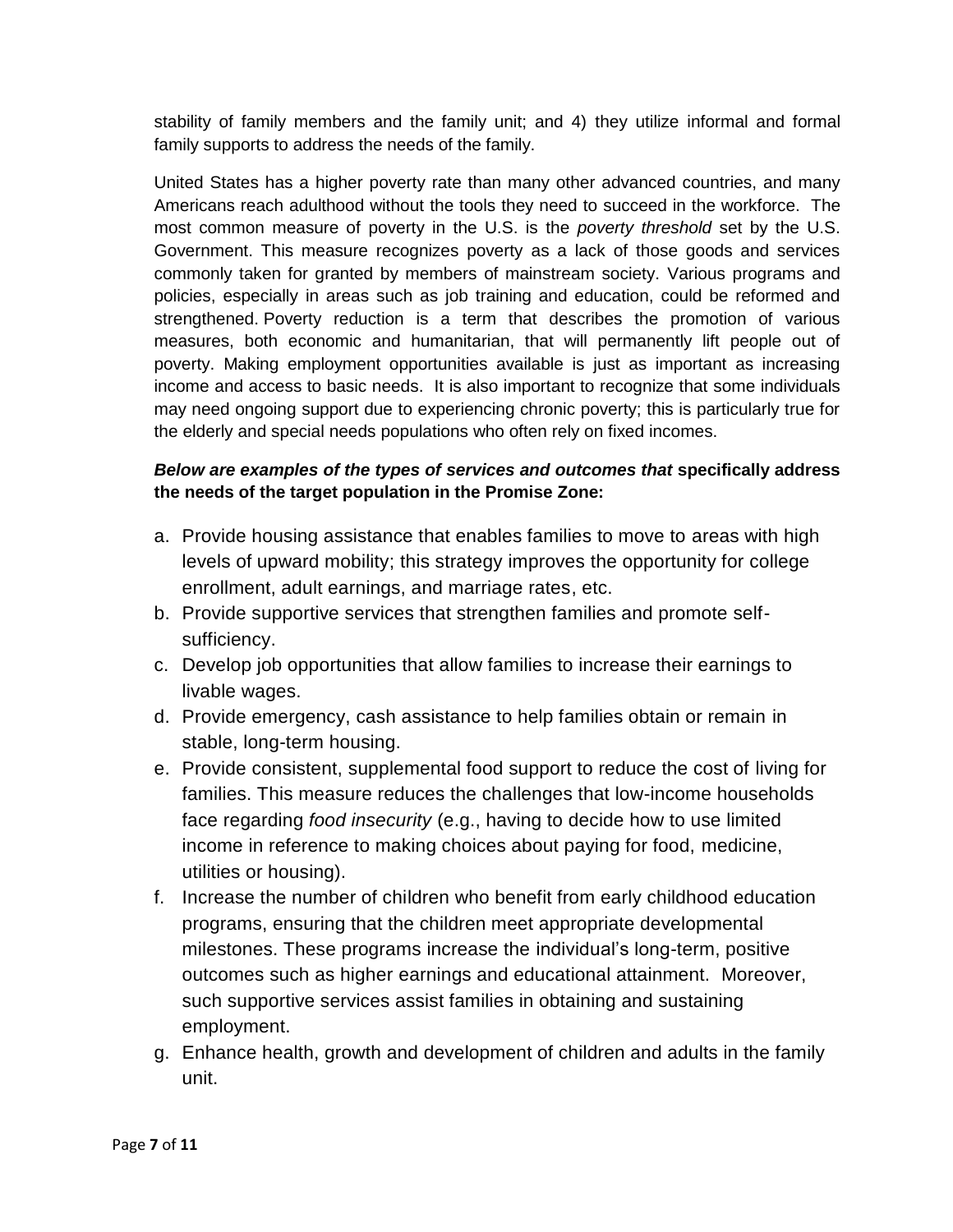- h. Promote safe, stable and supportive families who are connected to their communities.
- **3) Job Training and Placement:** Preparing people for the job market is a critical task for all modern societies. The objectives are: 1) to give people the opportunity to attain their career potential while meeting the demands of the labor market, and 2) to minimize the number of long-term joblessness or poor career outcomes. Critical to a nation's success in achieving both goals is an effective training and placement system, as well as sound programs targeted to the structurally unemployed and economically disadvantaged. The program model must be designed to engage low-income youth and adults in work and/or related project activities, teach fundamental job readiness skills training and world-of-work awareness through meaningful experiences.

#### *Below are examples of the types of services and outcomes* **that specifically address the needs of the target population in the Promise Zone:**

- **a.** Provide effective and innovative year-round employment and training services to at-risk youth and adults**.**
- **b.** Jobseekers have improved skills for employment. (Jobseekers are more likely to find and enter employment as a result of improved functional skills, interpersonal skills, motivation and skills for finding work.)
- **c.** Jobseekers have improved occupation-specific skills and work experience. (An example of one measurement within this category is the number of jobseekers gaining accredited vocational qualifications.)
- **d.** Increased numbers of jobseekers enter and sustain (quality) paid employment: (An example of one measurement within this category is the number of jobseekers who enter paid work of a specified quality in reference to wages, etc., as well as the duration of employment.)
- **e.** Jobseekers complete high school or a GED (if applicable)
- **f.** Jobseekers are enrolled and successfully complete post-secondary educational opportunities.
- **g.** Jobseekers obtain summer employment opportunities, including apprenticeships and job shadowing.

#### **4) Health Services**

According to the World Health Organization (WHO),

"Health services include all services dealing with the diagnosis and treatment of disease, or the promotion, maintenance and restoration of health. They include personal and non-personal health services. Health services are the most visible functions of any health system, both to users and the general public. Service provision refers to the way inputs such as money, staff, equipment and drugs are combined to allow the delivery of health interventions. Improving access, coverage and quality of services depends on these key resources being available; on the ways services are organized and managed, and on incentives influencing providers and users."

Integrated health services encompass the management and delivery of quality and safe health services so that people receive a continuum of health promotion, disease prevention, diagnosis, treatment, disease-management, rehabilitation and palliative care services, through the different levels and sites of care within the health system, and according to their needs throughout the life course."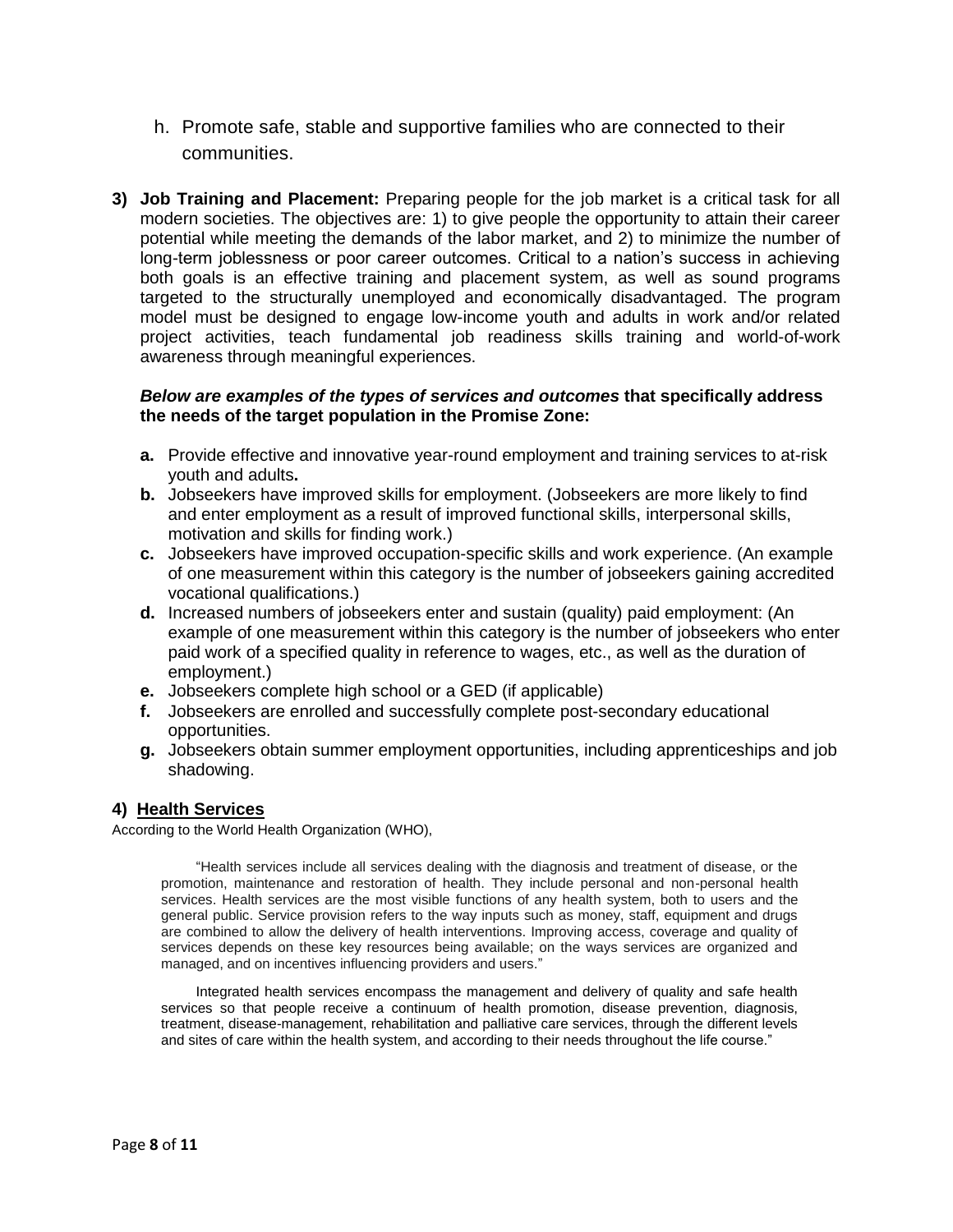#### *Below are examples of the types of services and outcomes* **that specifically address the needs of the target population in the Promise Zone:**

- a. Health care is more accessible to community members.
- b. Residents reduce the risk, duration and effects of acute and episodic health conditions such as asthma or diabetes.
- c. Improve the health and quality of life for area residents.
- d. Low Income, uninsured patients gain access to health care.
- e. Residents receive basic screenings such as physicals, blood pressure, diabetes, hearing, vision and scoliosis screenings.
- f. Residents receive dental care coordinated through community service providers.
- g. Residents are better health care consumers and advocates through increased utilization of services and better self-care and management of chronic diseases.
- h. To improve access to medical and dental care.
- i. To organize and coordinate the delivery of specialty medical and dental care to lowincome, uninsured residents.
- j. To create and maintain a system of service delivery that encourages health care providers to volunteer and provide needed services.
- k. To improve medical outcomes for uninsured patients through donated care and prescription and transportation assistance.

# **Attachments:** Promise Zone Description and Maps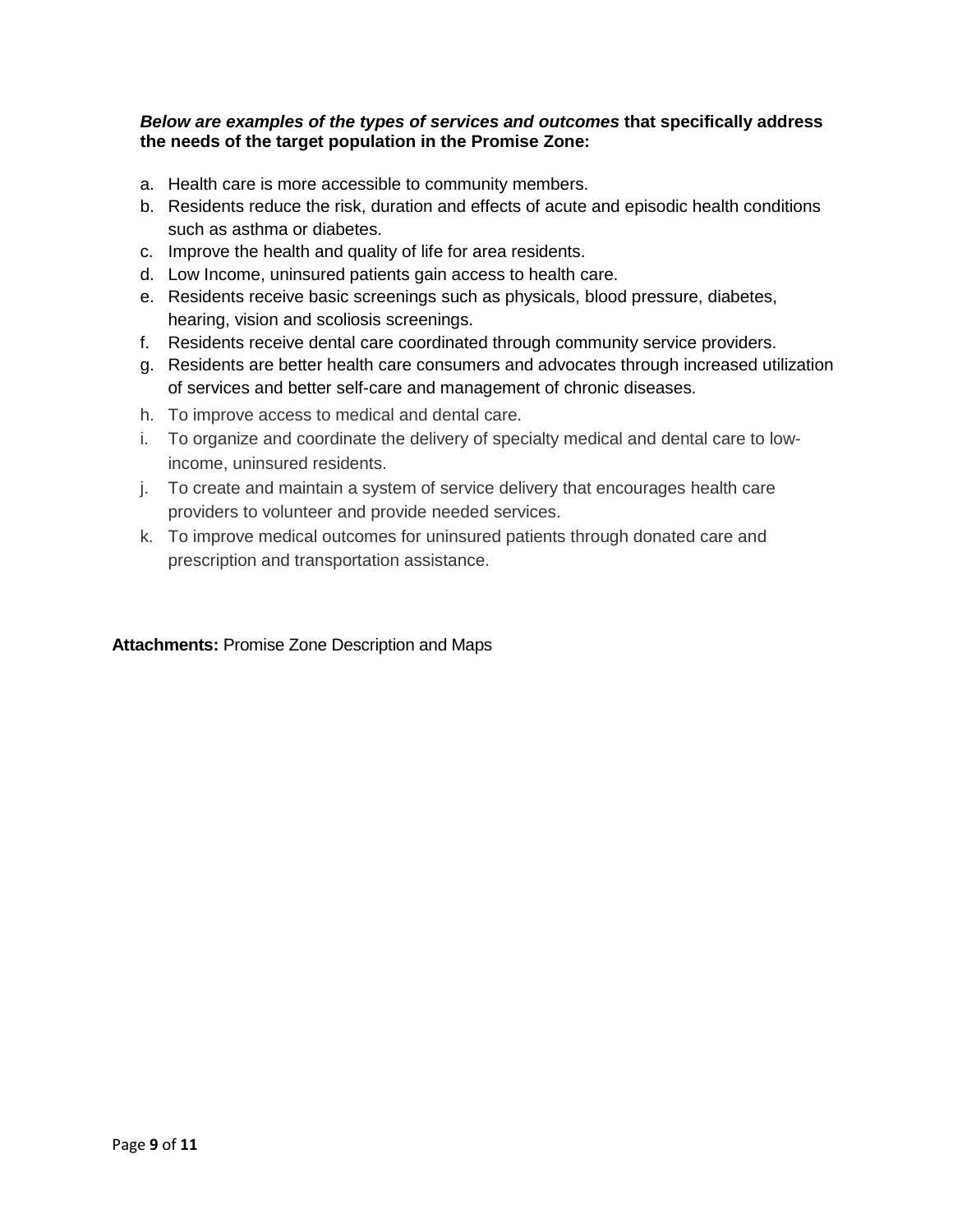#### ATTACHMENT 1: Targeted Communities

The City of Tallahassee's proposed Promise Zone (PZ) is comprised of 11 contiguous census tracts. Within the area are seven communities: the Greater Frenchtown Community on the north, Providence Neighborhood, Callen Neighborhood, and Liberty Park Neighborhood on the west, Bond Community, South City, and Apalachee Ridge neighborhoods in the south.

The proposed Promise Zone encompasses communities that have an overall poverty rate of 51.58%; the highest poverty rate in one census tract is 69.4%. The employment rate in the Promise Zone area is 79.74% which translates into a 29.26% unemployment rate for the labor force age 16 and above, which is four times higher than the unemployment rates of the city (6.2%) and the county (7.0%). In the Promise Zone 14.9% of the of residents age 25+ do not possess a high school diploma, and 5% of the population has less than a 9th grade education. Over 12,421 occupied households live within the boundaries of the Promise Zone, 65% of those households are headed by single-females with children under 18-years of age, which is significantly higher than the City average of 29.3%, 36% of the households are headed by single-males with children under 18-years of age, and 36.7% of the households are managed by married couples with children under the age of 18.

The demographics of the Promise Zone (PZ) show that the population is young, largely minority, and has a significant number of children. The majority of the residents are African American, representing 63.9% of the PZ population. Overall, African Americans make up 34.1% of the City population. According to the U.S. Census Bureau, 2007-2011 ACS, the area composition also includes 27.4% White, 5.3% Hispanic (of any race), 3.8% Asian, 0.5% American Indian and Alaska Native, 1.9% some other race, and 2.6% of persons of two or more races. The breakdown of the population by age group is as follows: 18 to 24 (13,005/40.4%), 25 to 34 (4,619/14.4%) and children and youth 17% (5,461). Overall approximately 72% of the population is 34 or younger.

According to the ACS 2011, 51.6% of the Promise Zone population (31,059) lives below the Federal Poverty Guidelines, three times the rate of Florida (14.7%). In comparison, the overall rate of poverty for the City of Tallahassee is 29.4%, while Leon County's rate is 22.3%. Seven schools located in the Promise Zone (PZ) have free and reduced lunch eligibility rates exceeding 80% or above. Although the area median household income for the Tallahassee, FL HUD Metro FMR Area is \$64,800, South City, an area included in the PZ, has a median household income of \$14,487.

As was noted earlier the poverty rate in the PZ is almost twice the citywide average, the unemployment rate is over three times greater than the City average and the rates for serious crime are amongst the highest in the City.

**Employment Indicators:** The overall unemployment rate for the PZ is 20.3% compared to 6.2% for the City and 7.0% countywide. South City for example, has an unemployment rate of 25.1%.